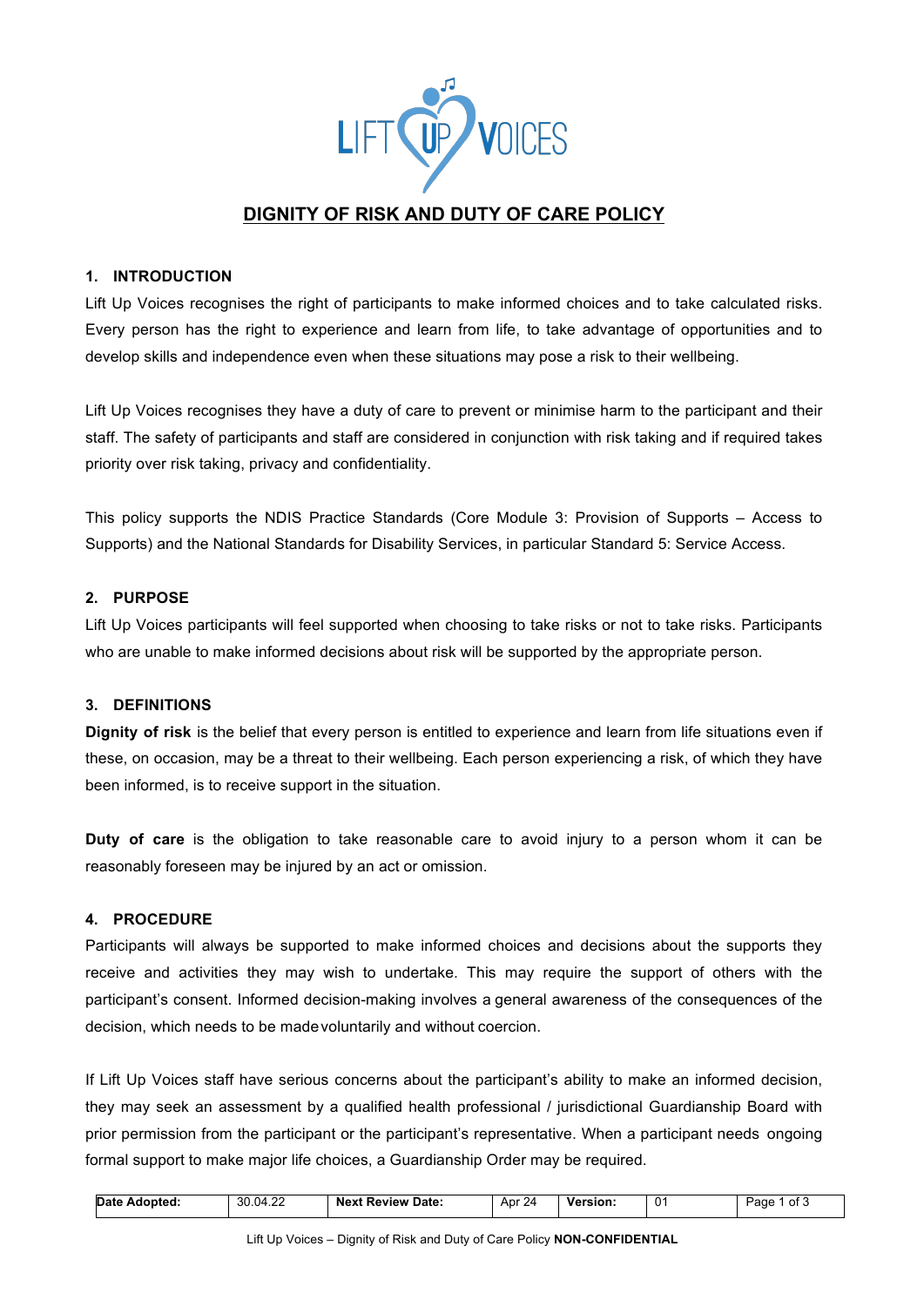Lift Up Voices staff will assess risks and their potential consequences and will balance their duty of care with dignity of risk. Where a dignity of risk issue is in conflict with a Work Health and Safety (WHS) issue, the WHS legislation overrides dignity of risk.

When a privacy issue is in conflict with Lift Up Voices' duty of care, the duty of care responsibility will take priority e.g. mandatory reporting.

In situations where duty of care obligations outweighs dignity of risk the participant should be informed of the decision and why the decision was made.

When balancing duty of care with dignity of risk, Lift Up Voices staff will work with the participant to:

- Explain the issues of duty of care and dignity of risk which impact on a particular situation
- Identify the consequences of a particular action including the risk/s and likelihood of harm to the participant or others
- Assess the type and seriousness of the possible harm
- Identify what precautions could be taken to minimise the risk/s or harm or the seriousness of the risk/s or harm
- Assess the participant's ability to make informed decisions
- Weigh up the benefits and importance of the activity to the participant against the possible negative consequences
- Generate solutions to achieve the benefits to the participant whilst minimisingthe potential harm.

Staff are educated on the Dignity of Risk and Duty of Care Policy at induction and then annually or as required.

## **5. REVIEW**

This policy will be reviewed every two years. However, if at any time the legislative, policy or funding environment is so altered that he policy is no longer appropriate in its current form, the policy will be reviewed immediately and amended accordingly.

| .104.2 <sup>c</sup><br>$\cdot$ $\cdot$<br>30.6<br>0<br><b>Date</b><br>Apr 24<br><b>Review Date:</b><br><b>Version:</b><br>Adopted:<br>Next<br>Page<br>7.ZZ | 0t |
|------------------------------------------------------------------------------------------------------------------------------------------------------------|----|
|------------------------------------------------------------------------------------------------------------------------------------------------------------|----|